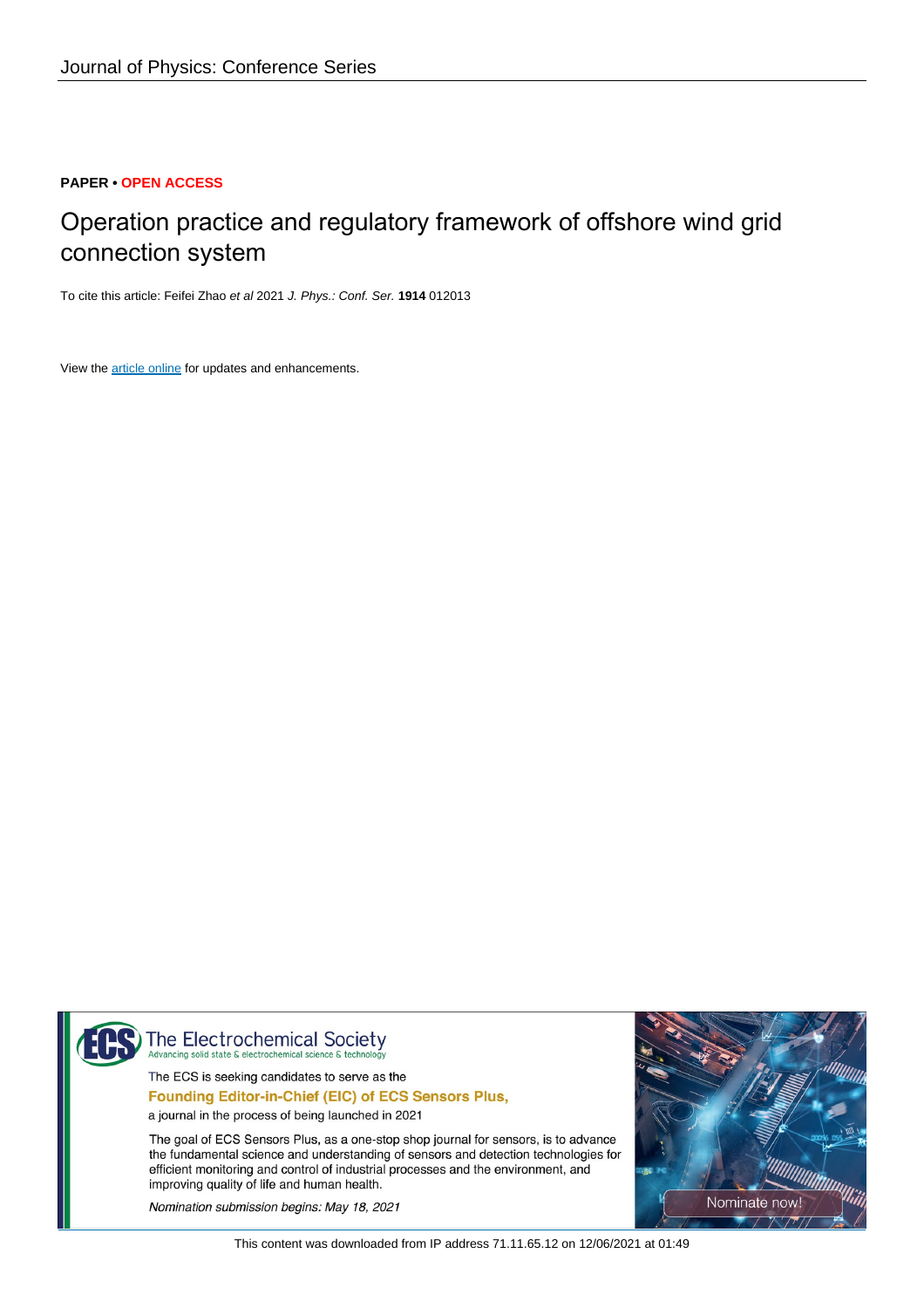# **Operation practice and regulatory framework of offshore wind grid connection system**

Feifei Zhao<sup>1</sup>, Xingning Han<sup>1</sup>, Jinlong Ma<sup>2,3</sup>, Yong Sun<sup>2,3,4</sup> and Xueshun Ye<sup>2</sup>

<sup>1</sup> State Grid Jiangsu Economic Research Institute, Nanjing, Jiangsu 210024, China <sup>2</sup> School of Architecture, Tianjin University, Tianjin 300072, China

<sup>3</sup> APEC Sustainable Energy Center, Asia-Pacific Economic Cooperation (APEC) /

National Energy Administration (NEA) of China, Tianjin 300072, China

<sup>4</sup> Author to whom any correspondence should be addressed.

Email: 083zhaofefei@163.com, xingning.han@gmail.com, jinlong ma@tju.edu.cn, sunyong-1984@163.com, yxs1799@163.com

**Abstract.** Offshore wind is experiencing rapid growth around the world, and is moving towards large-scale and far-reaching sea. Grid connection has become an important challenge for large-scale development of offshore wind power. In this paper, technology and regulatory framework of offshore wind grid connection are systematically summarized and complied. Europe has accumulated rich experience in this field, therefore taking UK, Denmark and Germany as examples, the practical experience of offshore wind grid integration is analyzed in terms of technology choice, framework, operation and maintenance, and recovery of connection costs. which is a good reference for China when dealing with the coming challenges.

#### **1. Introduction**

The offshore wind resources offer a great potential for clean energy supply and tackling climate change challenges. According to the International Renewable Energy Agency's (IRENA) projections, global offshore wind installed capacity will reach 228 GW by 2030 [1]. In the past decade, the development of offshore wind power has been booming. As shown in figure. 1, benefitting from the rapid technology improvements and costs reduction, between 2010 and 2019 the offshore wind installed capacity in China and the world has increased 59.3 and 9.3 times respectively [2]. By the end of 2019, the global total installed capacity has reached 28 GW, among which the UK ranks first (9.9 GW), Germany ranks second (7.5GW) and China ranks third (5.9 GW), China has become one of the most important offshore wind power markets in the world and expected to become the world's largest offshore wind market during the 2020s [3]. Europe remains the technology leader to 2040, but China closes the gap spurred by recent efforts to expand their construction capacities for offshore wind [4]. At present, offshore wind is moving towards large-scale and far-reaching sea. Grid connection has become an important challenge, Europe has accumulated rich experience in this field, which is a good reference for China [5, 6]. Therefore, in this paper technology and regulatory framework of offshore wind grid connection are summarized and complied. Taking three European counties: UK, Denmark and Germany as examples, the practical experience of offshore wind grid integration is analyzed, and related development suggestions are proposed.

Content from this work may be used under the terms of theCreative Commons Attribution 3.0 licence. Any further distribution of this work must maintain attribution to the author(s) and the title of the work, journal citation and DOI. Published under licence by IOP Publishing Ltd 1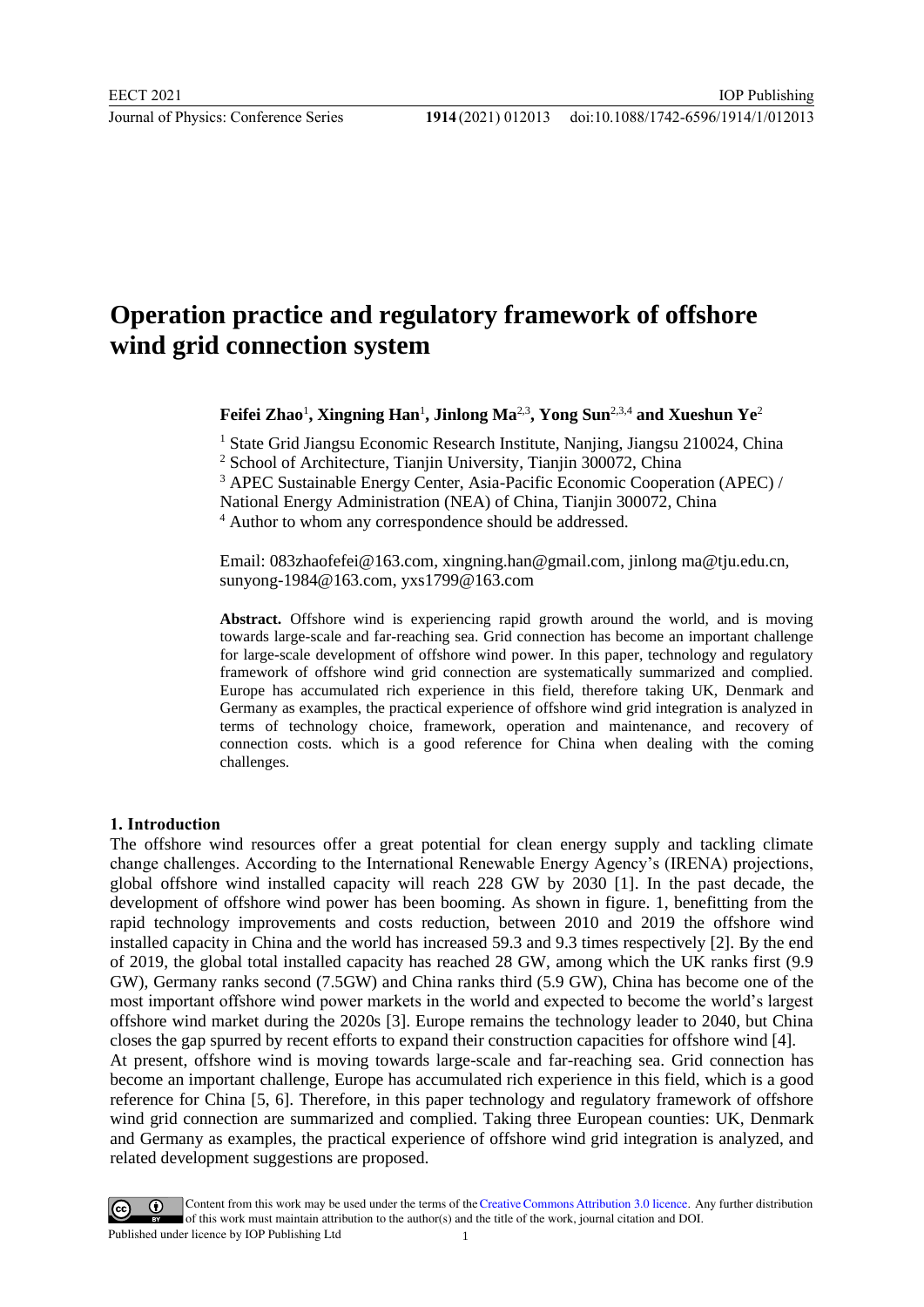## **2. Technology for offshore wind farm (OWF) grid connection**

#### *2.1. Topology of offshore wind grid connection*

Five most referred topologies for offshore wind connections are illustrated in figure. 2 [7] and further compared in Table 1 with their main advantages and disadvantages, which are uniform across all the three European counties: UK, Denmark and Germany.



**Figure 1.** Offshore wind installed capacity of world and China (2010-2019).



Figure 2. Overview of offshore connection concepts.

| Principal<br>design<br>concept     | <b>Description</b>                                                                                                                     | <b>General advantages</b>                                                                                                                                                          | <b>Disadvantages</b>                                                                                                                                                                                                                             |
|------------------------------------|----------------------------------------------------------------------------------------------------------------------------------------|------------------------------------------------------------------------------------------------------------------------------------------------------------------------------------|--------------------------------------------------------------------------------------------------------------------------------------------------------------------------------------------------------------------------------------------------|
| Dedicated<br>radials / gen-<br>tie | Connecting each<br>project to onshore<br>dedicated<br>via<br>radials                                                                   |                                                                                                                                                                                    | Weak<br>resilience<br>and<br>redundancy<br>1. Weak capacity of offshore<br>grid to deliver power after a                                                                                                                                         |
| Split<br>connection                | Connecting<br>AC:<br>projects<br>to<br>onshore<br>with<br>spared cable lines.<br>DC:<br>Separate<br>landing points for<br>each DC pole | 1. Lowest offshore grid costs<br>2. Best expandability (e.g.<br>ability to add future wind power<br>plants to the same offshore<br>grid),<br>low<br>due<br>to<br>interconnectivity | failure event in one component<br>$(n-1)$<br>2. Weak auxiliary systems<br>redundancy<br>3. Low level of benefit from<br>dimensioning<br>over<br>components and amount of<br>over dimensioning needed to<br>compensate for loss of a<br>connector |
| <b>Shared</b><br>substation        | Hubs<br>collect<br>to<br>from<br>power<br>nearby<br>projects<br>deliver<br>and<br>to<br>onshore                                        | Competitive<br>combined<br>costs<br>with much stronger resiliency<br>and redundancy compared to<br>dedicated gen-tie.                                                              | $1_{-}$<br>riskiest<br>Weakest<br>$\sqrt{2}$<br>operationally due to large<br>amount of AC cables<br>2. Hard to expand with future,<br>uncoordinated build out                                                                                   |
| Backbone                           | Connecting<br>projects<br>and<br>exporting power<br>to onshore from<br>closest platforms                                               | Additional<br>1.<br>operational<br>benefits by offering grid support<br>which can improve offshore POI<br>utilization and optimize onshore<br>grid reinforcement                   | 1. Higher offshore grid costs<br>than dedicated radials / gen-tie<br>2. Low flexibility when it<br>comes to expandability due to<br>high interdependence among                                                                                   |

**Table 1.** Generic overview of offshore connection concepts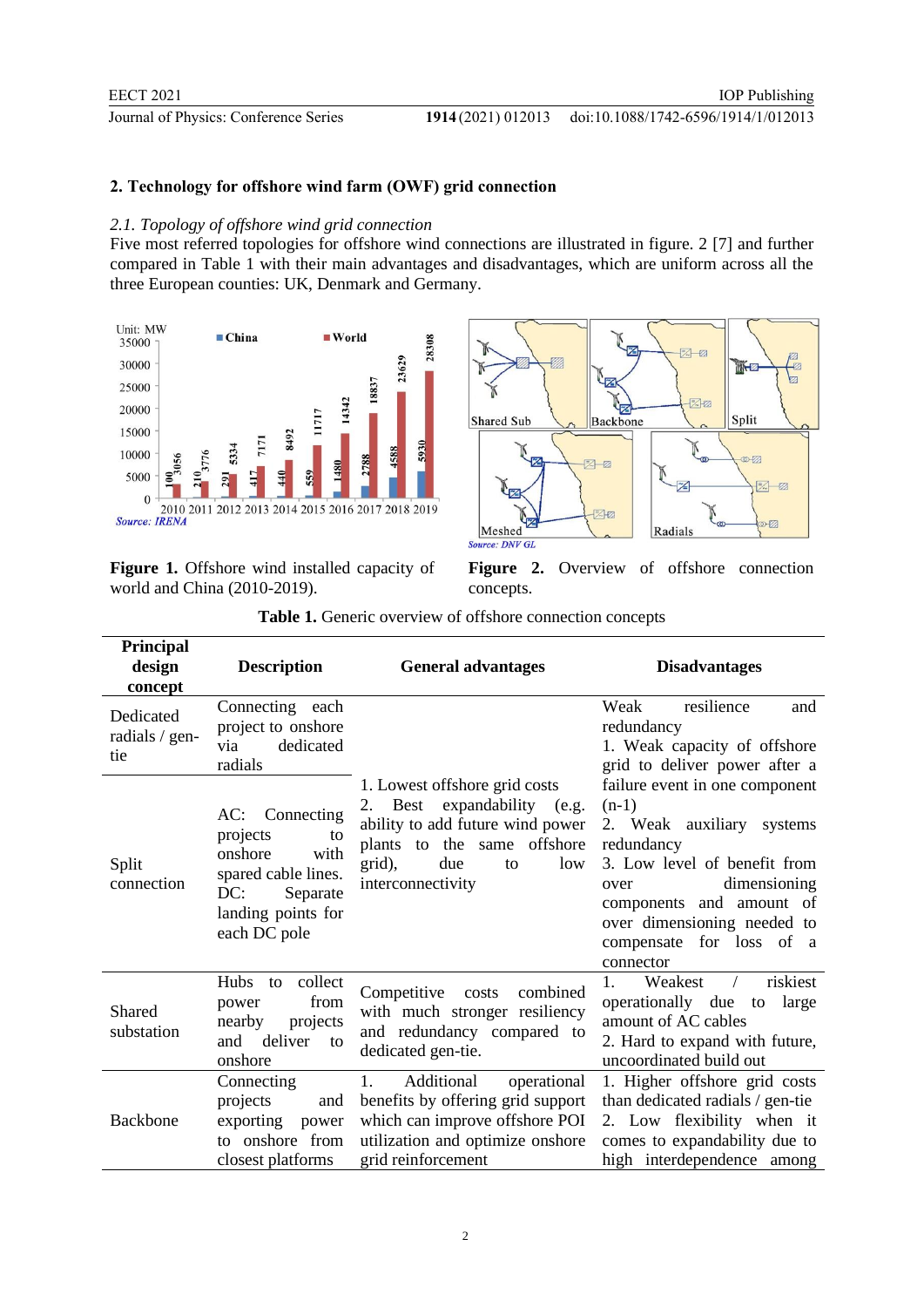|  | Journal of Physics: Conference Series |  |  |
|--|---------------------------------------|--|--|
|  |                                       |  |  |

|        |                                                            | 2.<br>High<br>resiliency<br>and                                                                                                                                                                                                                                                                                    | windfarms                                                                                                                                                    |  |  |
|--------|------------------------------------------------------------|--------------------------------------------------------------------------------------------------------------------------------------------------------------------------------------------------------------------------------------------------------------------------------------------------------------------|--------------------------------------------------------------------------------------------------------------------------------------------------------------|--|--|
|        |                                                            | redundancy, driven by multiple 3. Higher                                                                                                                                                                                                                                                                           | environmental                                                                                                                                                |  |  |
|        |                                                            | parallel circuits                                                                                                                                                                                                                                                                                                  | footprint from longer cabling                                                                                                                                |  |  |
|        |                                                            | Requires a coordinated build-out from central authority                                                                                                                                                                                                                                                            |                                                                                                                                                              |  |  |
| Meshed | Connecting<br>in<br>projects<br>a<br>meshed<br>connection. | 1. Highest operational benefits 1. Higher offshore grid costs<br>by offeringgrid support which than dedicated radials / gen-tie<br>can<br>utilization and optimize onshore comes to expandability due to<br>grid reinforcement<br>High<br>resiliency<br>and<br>redundancy, driven by multiple<br>parallel circuits | improve offshore POI 2. Low flexibility when it<br>high interdependence among<br>windfarms<br>Higher<br>3.<br>environmental<br>footprint from longer cabling |  |  |

Requires a coordinated build-out from central authority

#### *2.2. OWF grid connection*

*2.2.1. HVAC.* Most used connection in Europe is AC transmission. Table 2 shows typic design of High Voltage Alternating Current (HVAC) grid connections [8], which also includes the typical voltage levels and feasible length of export cables.

*2.2.2. HVDC.* Table 3 shows the general design of High Voltage Direct Current (HVDC) grid connections [8]. For HVDC grid connections there are no restriction for the length of the export cable.

|  |  | Table 2. HVAC grid connection concepts |
|--|--|----------------------------------------|
|--|--|----------------------------------------|

| Concept                                       | <b>Voltage</b><br>levels                      | Cable design                     | <b>Maximum</b><br>length of<br>cable | <b>Stations</b>                                                                                      |  |
|-----------------------------------------------|-----------------------------------------------|----------------------------------|--------------------------------------|------------------------------------------------------------------------------------------------------|--|
| Nearshore                                     | 11 kV, 22<br>$kV$ , 33 $kV$                   | Three-core<br>submarine<br>cable | 20-30 km                             | Direct connection to Distribution<br>(DNO),<br>Operator<br>Network<br>without an offshore substation |  |
| Offshore                                      | 66 kV, 132<br>kV, 150 kV,<br>$220 \text{ kV}$ | and single-core land<br>cable    | Up to $100 \mathrm{km}$              | Connection to the transmission<br>operator (TSO) with an offshore<br>substation                      |  |
| <b>Sources: TenneT B.V.</b>                   |                                               |                                  |                                      |                                                                                                      |  |
| <b>Table 3. HVDC</b> grid connection concepts |                                               |                                  |                                      |                                                                                                      |  |
| Concept                                       | Voltage<br>levels                             | Cable design                     | <b>Maximum</b><br>length of<br>cable | <b>Stations</b>                                                                                      |  |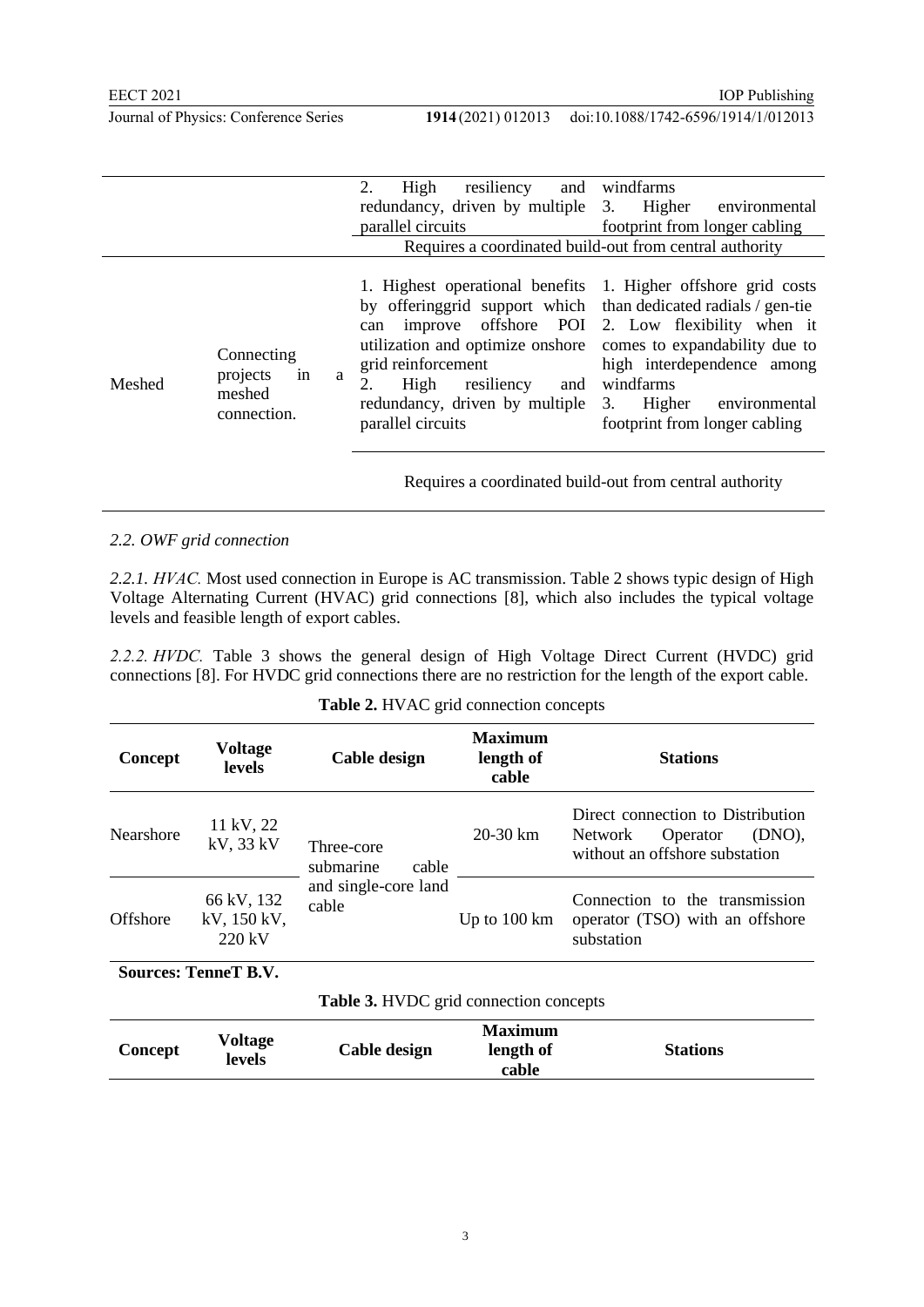| Offshore<br>kV, $\pm 320$ kV,<br>$\pm$ 525 kV | Bipolar submarine<br>$\pm 150$ kV, $\pm 250$ cable<br>(plus $\qquad$ and Theoretically<br>$\frac{1}{2}$ minus pole) XLPE, $\frac{1}{2}$ hectors and $\frac{1}{2}$ hand $\frac{1}{2}$ hand $\frac{1}{2}$ hand $\frac{1}{2}$ and $\frac{1}{2}$ hand $\frac{1}{2}$ hand $\frac{1}{2}$ hand $\frac{1}{2}$ hand $\frac{1}{2}$ hand $\frac{1}{2}$ hand $\frac{1}{2}$ hand $\frac{1}{2$<br>cable | Connection to the TSO with an<br>offshore and onshore converter<br>station, flexible HVAC voltage<br>for OWF $(66~220$ kV) with or<br>offshore<br>separate<br>without<br>substation |
|-----------------------------------------------|-------------------------------------------------------------------------------------------------------------------------------------------------------------------------------------------------------------------------------------------------------------------------------------------------------------------------------------------------------------------------------------------|-------------------------------------------------------------------------------------------------------------------------------------------------------------------------------------|
|-----------------------------------------------|-------------------------------------------------------------------------------------------------------------------------------------------------------------------------------------------------------------------------------------------------------------------------------------------------------------------------------------------------------------------------------------------|-------------------------------------------------------------------------------------------------------------------------------------------------------------------------------------|

### **Sources: TenneT B.V.**

Different HVDC converter technologies have been developed. Voltage sourced converter (VSC) technology has been selected as the basis for several recent projects due to its controllability, compact modular design, ease of system interface and low environmental impact. VSC converters used for power transmission permit continuous and independent control of real and reactive power. This capability can increase the overall transfer levels. Forced commutation with VSC even permits black start. In contrast to line-commutated HVDC converters, VSC maintain a constant polarity of DC voltage and power reversal is achieved instead by reversing the direction of current. This makes VSC much easier to connect into a multi-terminal HVDC system or "DC Grid".

 Line-commutated converter (LCC) are not capable of forming an AC voltage, hence the need to be connected to a strong AC network. As such, they are not suitable for the connection of offshore windfarms, where the converter needs to form an AC grid into which the wind turbines can export the generated wind power.

 In general, also outside the application of offshore wind export, there is a clear trend for using modular multi-level (MMC) VSC technology.

#### **3. Regulatory scheme on offshore wind transmission system**

As far as regulatory frameworks are concerned, different frameworks have developed and implemented at different stage offshore wind sector's development and in different countries, which covers installation and operation and costs sharing transmission system of OWFs. The following are among key considerations in relation to the regulatory framework of offshore wind grid connection:

- ⚫ Compare to onshore wind, offshore wind technologies are still at relatively early stage of maturity. Offshore transmission costs, as part of cost of electricity from offshore wind projects, are relatively uncertain, thanks for the different locations of OWFs, technologies being used, which contribute to the increased perspective risks of connection investments.
- ⚫ In Europe, offshore transmission costs are a much larger share of overall investment costs (up to 25%) than for onshore (5%). In China, this difference is less pronounced: 13% compared to 11~12% [9, 10].
- ⚫ Offshore connection investments required are very large; In China the costs for offshore wind is about 14,000~19,000 RMB/kW in 2019, which is about twice as much as onshore wind [9].

*3.1. Entity responsible for constructing the offshore wind connecting and for its operation / ownership* **TSO model**: Traditional regulatory economics would consider the establishment and operation of offshore grid infrastructure a natural monopoly and hence it should be less costly if these economic activities are carried out by one firm compared to two or more firms. Similar to the onshore grid, the TSO should be best placed to realize the efficient coordination of the demands of all potential users when constructing and operating the offshore transmission infrastructure.

 **Generator model:** An alternative view is that the connection of isolated single OWFs is not characterised by natural monopoly, and hence should be a competitive activity. Moreover, in practice, both developers and regulators prefer such a "generator model". Developers feel they have more control over costs, design, and timing of the connection. In addition, the very high connection costs and the uncertainty related to rapid technological development make it attractive for the regulator to use competitive elements in order to assert pressure for cost efficiency.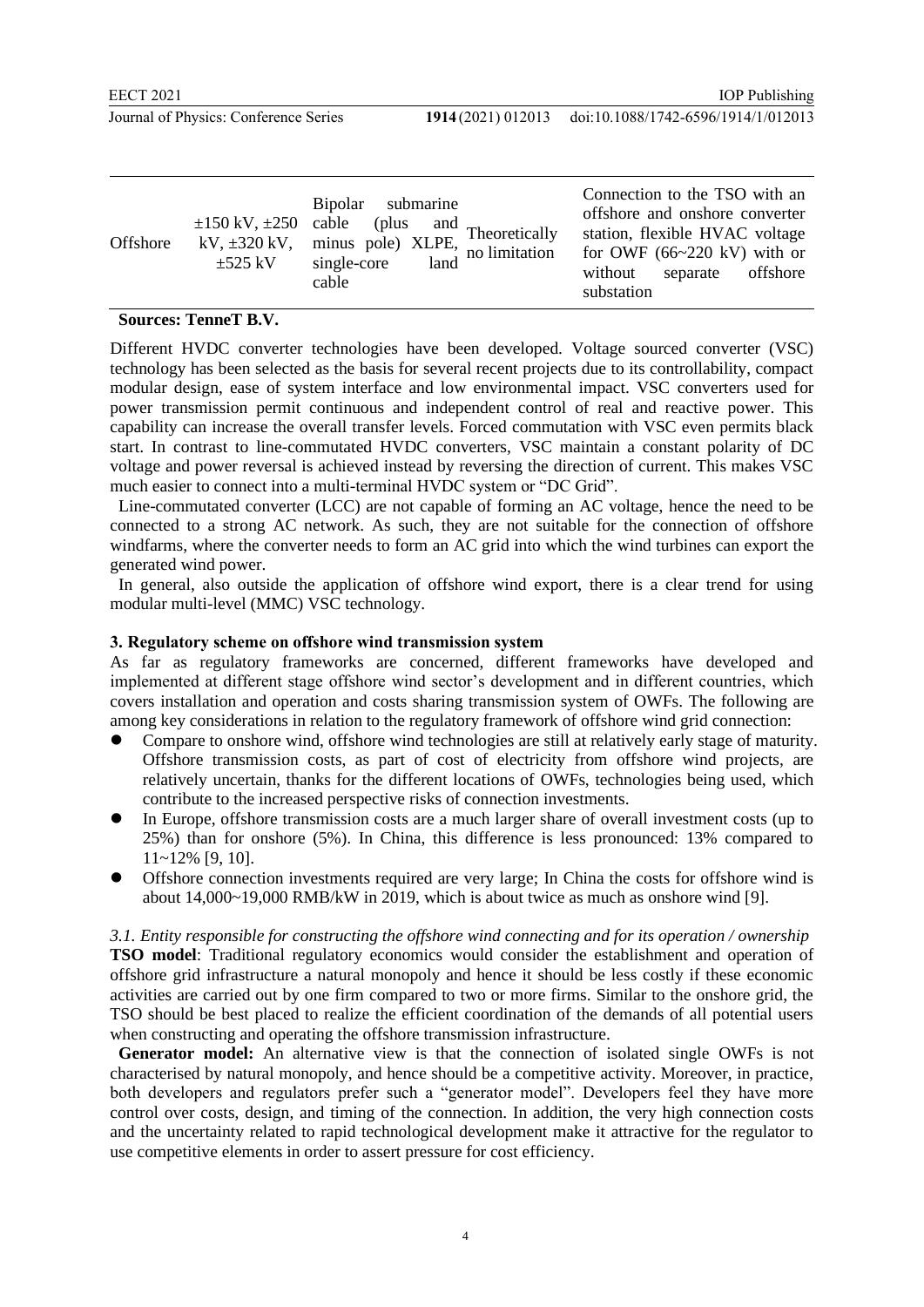**Third-party model:** To take the advantage of both, an intermediate organisational option can be used, developed in the UK but subsequently contemplated by other countries, which is to have a third party owning and operating the offshore transmission assets with a wider focus than a single offshore generator. The party is separated from the generator and can be separately regulated, and yet a competitive process can be used by the party using advanced technology and allowing cost effective option.

#### *3.2. Mechanism that offshore wind generators have to pay for their connection to the power grid*

**Mechanism 1:** The generator bears cost only for the actual power plant including internal wiring, the costs of all other connection assets and for required network reinforcements are paid by all users of the transmission system.

**Mechanism 2:** The generator bears the costs for the actual power plant, including internal wiring, and also for the connection assets required for the particular connection; the costs for required network reinforcements are paid for by all users of the transmission system.

 **Mechanism 3:** The generator bears the costs for the actual power plant, including internal wiring, and also for the connection assets required for the particular connection as well as for network reinforcements.

 From Methods 1 to 3, the more paid by generator for the connection, the more price signal theoretically to play. If the prospective generator is confronted with more connection charges, the location for the plant will consider the required connection costs, including grid reinforcements. However, for an interconnected transmission system, where the configuration of generators and load is changing all the time, it is not possible to realistically calculate and allocate the system costs caused by a particular connection. Therefore, Method 3 is not an applicable option. Method 2 avoids the need to calculate the costs of network upgrading in the overall system while still providing some price signal, but it still has the problem that subsequent connections in the same location might make use of assets paid for already by the previous developer.

 To effectively support the development of offshore wind, Method 1 has the advantage in terms of implementation. Separately form the initial payment for connection, all costs will eventually be paid by the costumers.

#### **4. Practices of offshore wind grid connection**

#### *4.1. Technology choice of offshore wind grid connection*

*4.1.1. UK.* At present, offshore wind projects in the UK have only used HVAC technology. The transmission network operates up to 220 kV AC. However, future projects are expected to also use HVDC technology, including the Dogger Bank group of OWFs, which are expected to have a total capacity of up to 3.6 GW.

 Allows for easing the integration of offshore generation to the National Electricity Transmission System. VSC is superior to LCC to create multi terminal HVDC systems, and therefore, achieve this configuration. For HVDC, connection voltage ranges at  $\pm$  320kV  $\sim$   $\pm$  525kV DC with a point-to-point or multi-infeed network topology.

*4.1.2. Denmark.* All Denmark's offshore wind parks are connected using AC cables with dedicated gen-tie designs. Energinet and the German TSO are now planning the world's first offshore interconnector by connecting one region in Denmark with one region in Germany via two OWFs, the German Baltic 2 and Krieger Flak. The two wind parks are less than 30 km apart and are linked by means of two sea cables of 400 MW each. A back-to-back converter, converting the Danish AC to DC and back to AC, but now adapted to the phase of Continental Europe.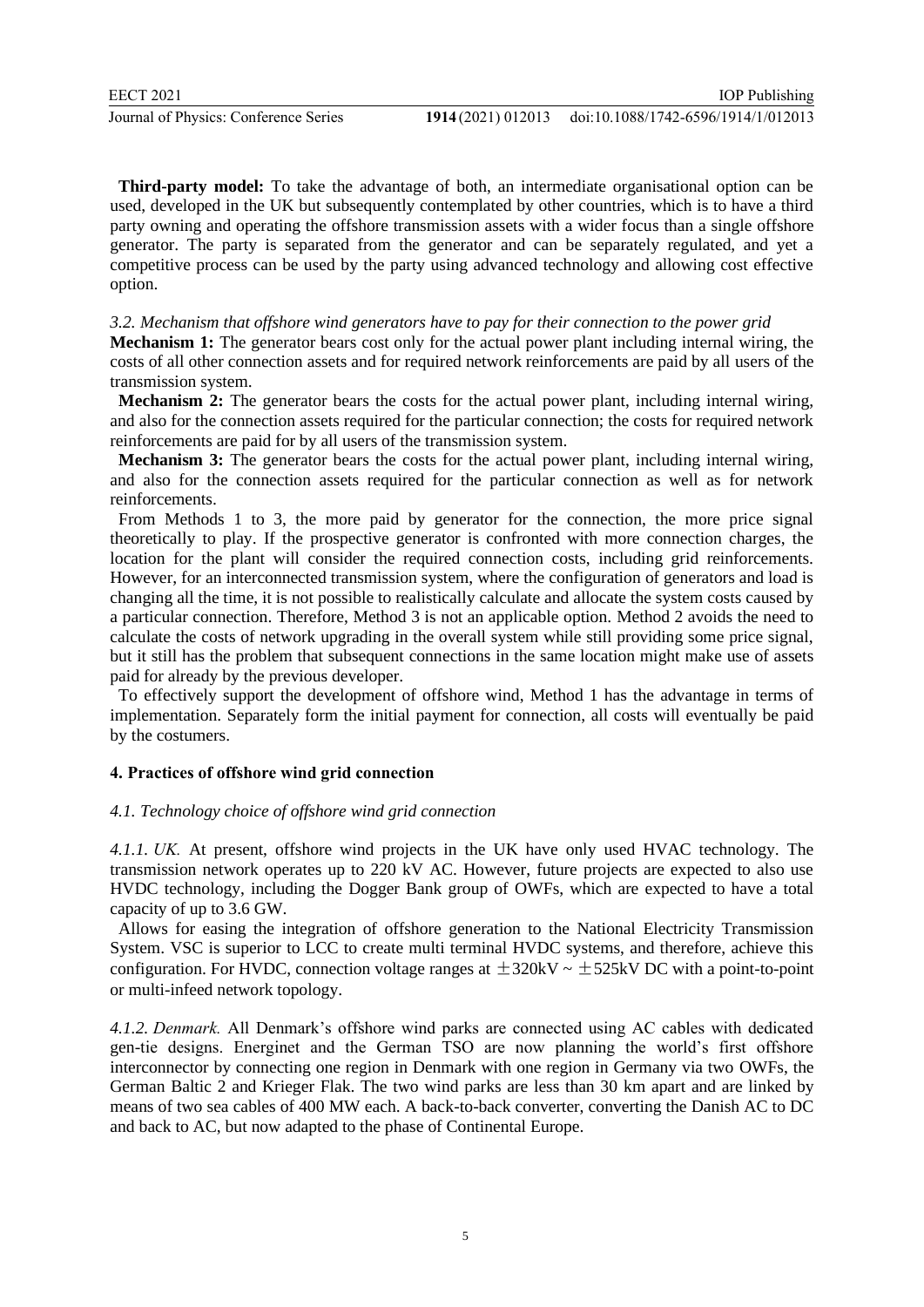EECT 2021

Journal of Physics: Conference Series **1914** (2021) 012013

*4.1.3. Germany.* In Germany there are 9 HVDC grid connections projects and 7 HVAC grid connections with a total capacity of 11.7 GW in operation or under construction in the German North Sea and Baltic Sea. With focus on the German Grid Development Plan, it is planned to install 20 GW until 2030. One onshore HVDC system is under construction and 8 additional ones are planned until 2030.

#### *4.2. Framework for OWF connection*

Table 4 elucidates the different frameworks for the UK, Germany and Denmark. No single way to operate an OWF and the respective transmission system exists at the moment, given the associated range in scale of water depth and distance from shore. Optimal, broadly spread, solutions are still in development. Multiple stakeholders exist but can be primarily categorized in the following:

 **Developer:** Brings the offshore wind from construction through COD. This may include building the transmission system for the offshore wind , depending on the jurisdiction.

 **Offshore wind TSO:** Responsible for operating the offshore transmission system, between the offshore wind substation through the onshore substation. In the UK, offshore transmission owners (OFTO) operate the transmission assets.

 **Onshore wind TSO:** Responsible for operating the offshore and onshore transmission system. Power over control starts at the offshore wind substation.

| <b>Transmission</b>             |                                                                                                                                                       | <b>Jurisdiction and responsibility</b> |                                   |               |
|---------------------------------|-------------------------------------------------------------------------------------------------------------------------------------------------------|----------------------------------------|-----------------------------------|---------------|
| Asset                           | <b>Description</b>                                                                                                                                    | <b>UK</b>                              | <b>Germany</b>                    | <b>Denmar</b> |
| Onshore<br>transmission         | Transport power on land to be<br>distributed and supplied to end                                                                                      | <b>NG ESO</b>                          | TenneT,<br>50Hertz                | Energine      |
| Onshore<br>substation           | Point of connection from the<br>substation. Power<br>offshore<br>$-1S$<br>received and transferred to the                                             |                                        | Offshore TSO<br>Scope             |               |
| Export cable<br><b>Offshore</b> | Infrastructure to transfer power<br>via undersea high voltage cables                                                                                  | <b>OWF</b>                             | Mixed                             | TSO<br>Scope  |
| substation<br>platform (OSP)    | The OSP collects the power from<br>depending<br>the<br>the<br>and<br>on<br>proximity to shore, the OSP may                                            | Developer's<br>Scope<br>divested<br>to | Offshore TSO<br><b>OWF</b><br>and |               |
| Array cables                    | <b>OFTO</b><br>Collector system interconnection<br><i>turbines</i><br>wind<br>offshore.<br>the<br>Typically at 33 kV, but recently<br>being at 66 kV. |                                        | <b>OWF</b> Developer's Scope      |               |
| Wind turbines                   | Generators producing electricity<br>form wind.                                                                                                        | OWF<br>Developer's                     |                                   |               |

**Table 4.** Overview of frameworks for OWFs connections in the three countries

**Source: K&L Gates**, 2018

*4.2.1. UK.* Securing grid transmission for an offshore wind project involves the following parties: National Grid ESO (NGESO); National Grid Electricity Transmission (NGET); Office of gas and electricity markets (Ofgem); Offshore Transmission Owner (OFTO); The Crown Estate; Developer; Stakeholder consultations. The developer is responsible for securing a Connection Agreement with NGESO. Construction of transmission assets is led by either the developer or the OFTO. Through an Ofgem led competitive tendering process, the transmission infrastructure is transferred to an OFTO who is responsible for securing a separate transmission asset lease agreement with The Crown Estate. In the UK, grid costs are split between generators through transmission charges for the transmission grid, while any offshore connection costs are paid for solely by the project developer.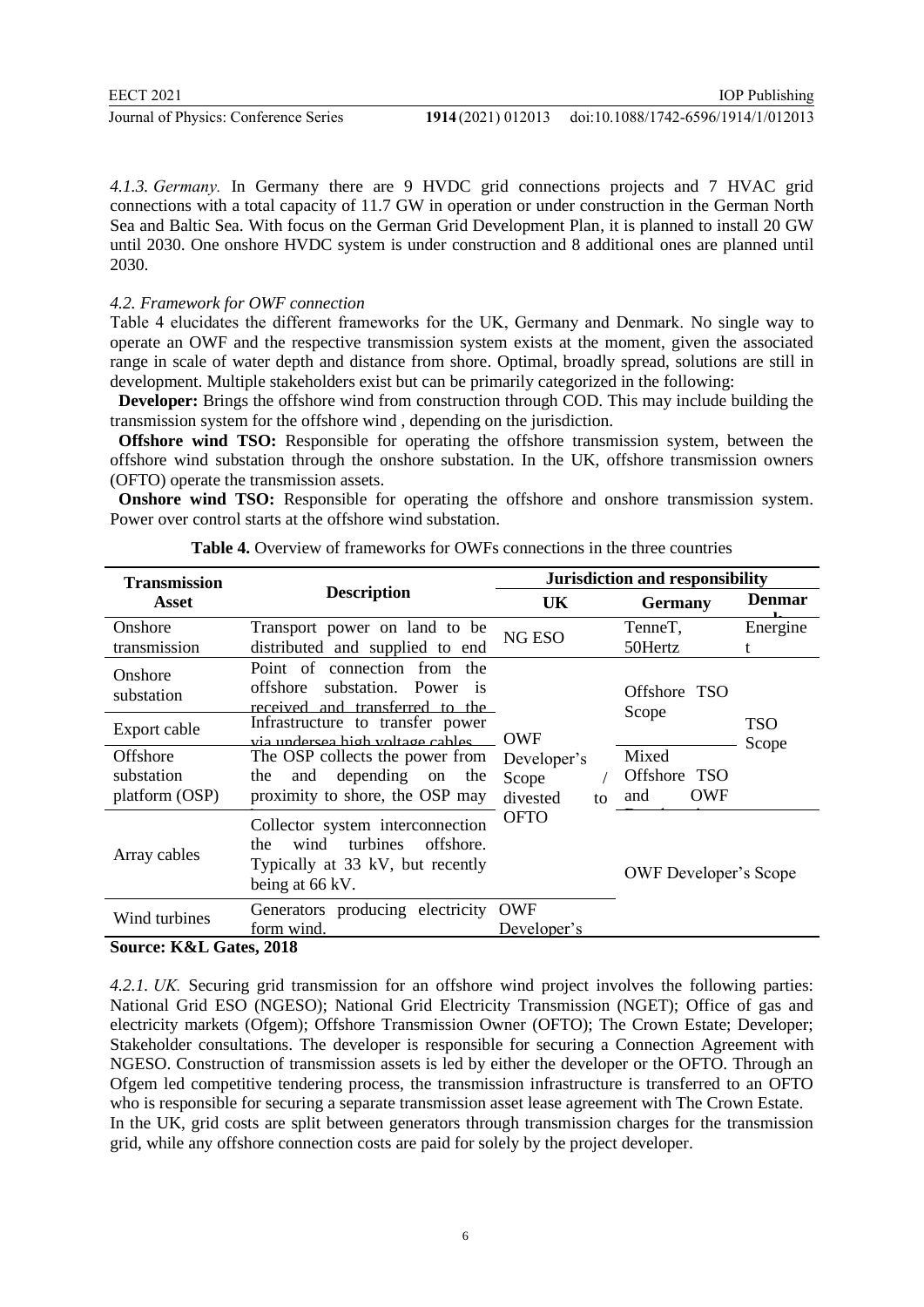The UK government favors an open and competitive approach to offshore transmission. This approach is summarised as the competitive transmission regulatory regime, regulated by Ofgem. This regime means power transmission from offshore wind projects to the onshore grid can be either designed and built by the developer or a separate OFTO. Once the asset has been built, it is awarded to an offshore transmission owner, through an Ofgem led competitive tendering process, who is responsible for operating and maintaining the transmission asset.

*4.2.2. Denmark.* Terms and conditions for grid connection are stipulated by Danish Energy Agency (DEA) in the construction license and electricity production license. Requirements for grid connection mainly follow from the RE act, the executive order on grid connection of wind turbines and Energinet's technical regulations. Offshore wind generation has priority access to the grid, which provides assurance that the generated electricity can always be sold and transmitted.

 So far, for projects build out under the tender procedure, the Danish TSO has been responsible for the construction, ownership and operations of the offshore grid connection for the build out of offshore wind power plants. However, the government follows the cost reductions achieved in renewables closely and continuously evaluates which mechanism provides the optimal socio-economic support [11]. This has resulted in that the concession winner of the upcoming tenders will be responsible for constructing and operating the OWF, offshore substation, export cables, nearshore substation all the way to the point of connection (POC). The Danish TSO Energinet provides the onshore POC and is responsible for the construction and operation of the onshore grid connection from the second onshore substation to the overall transmission grid [12].

*4.2.3. Germany.* In Germany, the so called "proactive TSO model" implemented in 2013 sets an objective, transparent and non-discriminatory allocation procedure that allows for transmission assets to be shared across individual wind farms. By making the TSO responsible for the connection, coordination among generation projects is encouraged. Consenting for the majority of projects is done by central authority, the federal maritime and hydrography agency (BSH). BSH was selected as main permitting authority (one stop shop) for offshore wind in order to enable fulfilment of the offshore goals. The TSO of the respective area is obliged to provide and operate the offshore grid connection, which are included in the site development plan. The plan is developed by BSH, but the four German TSOs are consulted in a public consultation and can thus influence the planning process. The plan also specifies the standardized technologies which are to be used for the connection [13].

# *4.3. Operation and maintenance of offshore wind transmission system*

*4.3.1. UK.* The transmission system will be maintained by the OFTO, which may generally have two approaches for maintenance: an on shore or an offshore vase. The former is through using a CTV to shuttle technicians to-and from the offshore substations; however, if the OFTO has enough volume, the offshore base would be a preferred approach via an SOV. Careful planning of routine and unscheduled activities with due consideration of weather conditions and availability of spares and specialist vessels is critical. Currently a CTV is the approach in place; however, SOVs is expected to become common practice as offshore wind develops.

*4.3.2. Denmark.* For larger OWFs with more than one offshore substation, it is common practice to install an interlink among the offshore substations to offer improved redundancy. There is also a tendency to unmanned operations. Offshore operations are cost intensive and strongly depends on the weather. Two approaches are often utilized, "shore-based" or by maintenance vessels / platforms.

*4.3.3. Germany.* For offshore substation the large transformers are operated separately. This means that they are not connected on the high voltage side and the medium voltage side during normal operation. In the event of a fault, only part of the wind farm is affected. After the faulty equipment has